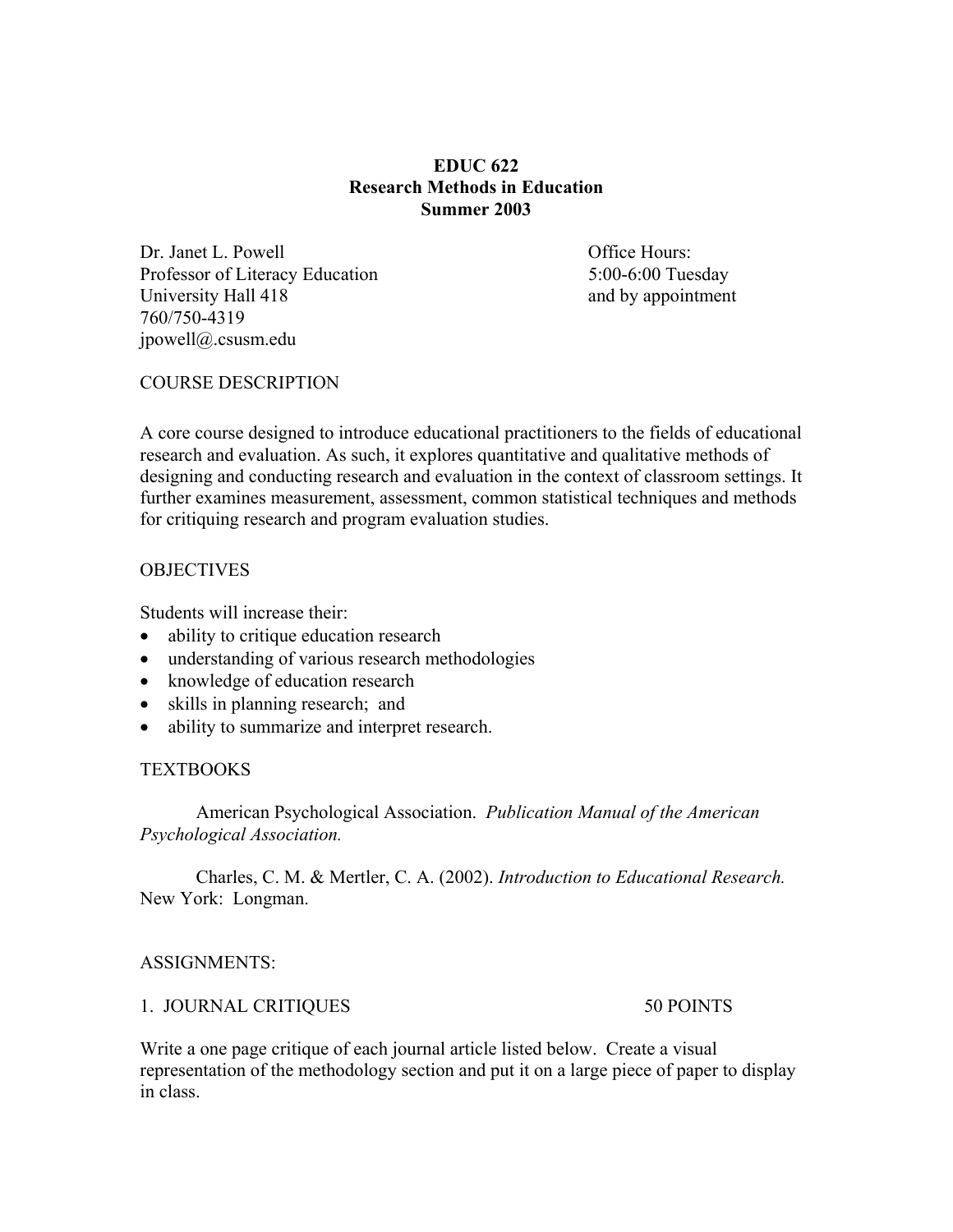Foorman, B. R., Francis, D.J., Fletcher, J.M., Schatschneider, C., & Mehta, P. (1998). The role of instruction in learning to read: Preventing reading failure in at-risk children. *Journal of Educational Psychology, 90,* 1-15.

Pritchard, R. H. (1990). The effects of cultural schemata on reading processing strategies, *Reading Research Quarterly, 25,* 273-295.

## 2. CHAPTER DISCUSSION LEADER 100 POINTS

Sign up with a partner to give a ninety minute presentation on one chapter of the Charles & Mertler textbook. Create overheads and handouts that the class can use to take notes.

#### 3. FINAL PAPER

| Chapter 1    | 50 POINTS |
|--------------|-----------|
| Chapter 2    | 50 POINTS |
| Chapter 3    | 50 POINTS |
| Presentation | 50 POINTS |

The final paper assignment is to write or revise the first three chapters of a thesis in *APA format.*. You will give a 10 minute presentation of your paper *highlighting the methodology (Chapter Three)* at the end of the semester. Each chapter must be peer reviewed by two classmates.

## **Master Thesis/Project Guidelines**

# CHAPTER ONE INTRODUCTION/FOCUS OF THE THESIS/PROJECT

This chapter will define the research or project focus. Explain what you hope to accomplish in your thesis/project. What issue is to be addressed? Definitions of terms must be very clear. Do not assume that your reader knows what you mean when you use educational jargon.

Thoughts for the Writer/Reader:

- Are terms and definitions clear?
- Is it clear what the focus of the research will be? One of two formats should be used: 1) The research shows X, Y, and Z, but it doesn't show\_\_\_\_. -or- 2) This research will help build upon the research of  $X, Y$ , and  $Z$  by
- Is the question *very* clear? Do you understand exactly what the author hopes to find?
- Is the chapter written in present tense? (With the exception of citations of other research; use past tense or present perfect tense for these--see APA)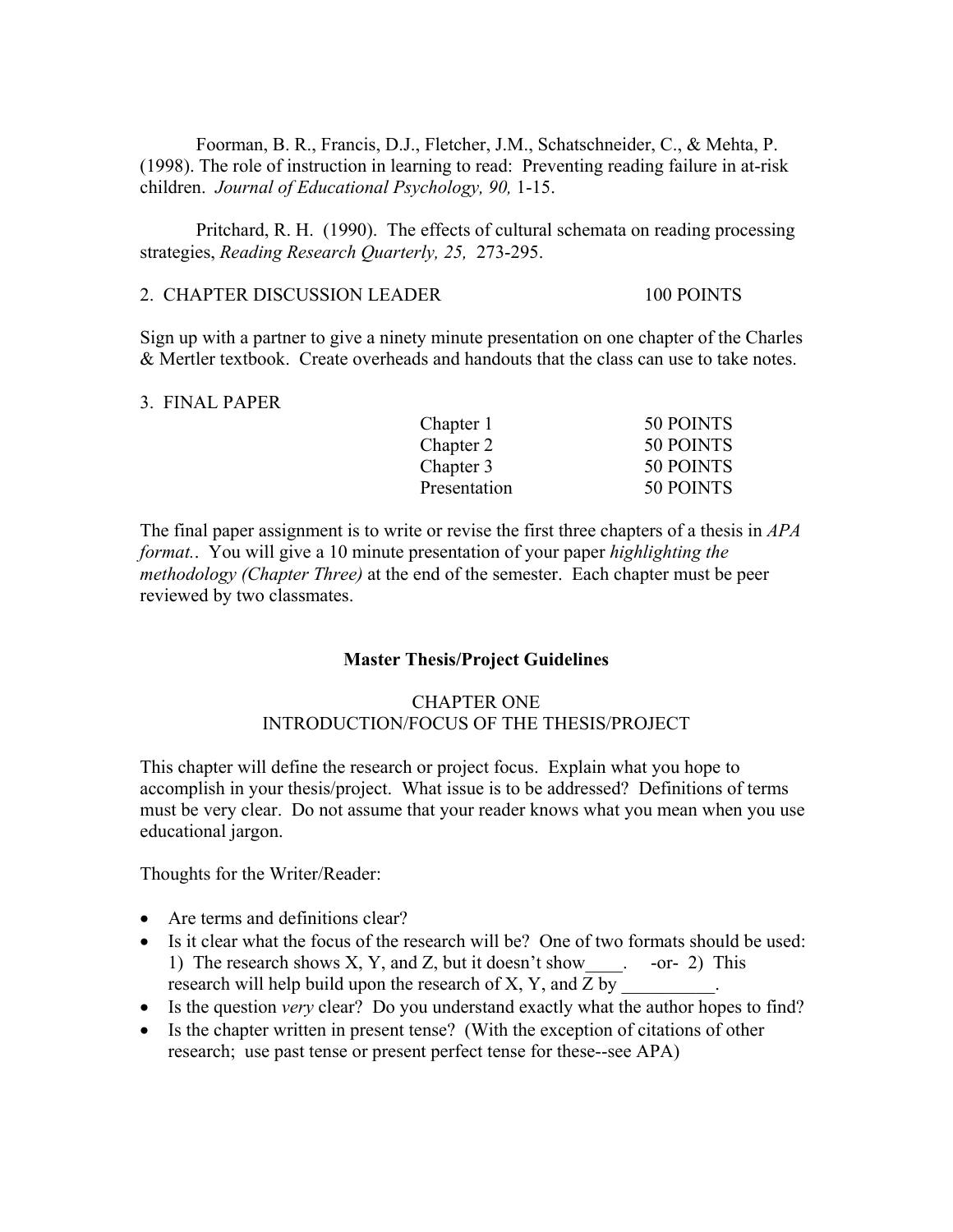## CHAPTER TWO REVIEW OF THE LITERATURE

This chapter will put the research or project in context with what is already known. Review what is currently known (and not known) about the issue. Where is the field in terms of what is happening with the topic? Put your project/issue into a theoretical context. What theories/ principles are you basing your projection? What are your assumptions? The review of the literature puts the project in perspective and lets the reader know why the project is of significance. It also provides a *critical analysis* of the research.

Thoughts for the Writer/Reader:

- Is all the research discussed relevant to the question presented in Chapter One?
- Do you understand the essential elements of the each article cited? Did the author provide information on the methodology, subjects, and conclusions of each article? Did the author mention strengths and weaknesses of the research?
- Are the majority of the articles from professional, peer reviewed journals?
- Is the chapter written in past tense?

# CHAPTER THREE **METHODOLOGY**

This chapter describes the research or project designs and data collection. How will the research/project be conducted? Why did you select that design? What must be done in order for you to accomplish your goals? In the introduction to this Chapter, cite Charles identifying the methodology you have selected and a clear rationale for using that methodology.

Thoughts for the Writer/Reader:

- Are descriptions of the methodology specific enough that someone could replicate?
- Is it clear who did what and when? Is it clear how these decisions were made?
- Whenever possible, did the author use examples of classroom scenarios, student work, teacher lesson plans, etc.?
- Is the chapter written in past tense?

If a project, did the author list conclusions from the review of literature and list specifically how those conclusions will be implemented into the final project?

# **General Guidelines for Peer Review:**

- APA format should be followed. Read APA for important information on such things as spacing, margins, etc.
- Give the author specific feedback on what you understood and what you didn't understand
- Think about how well the chapter holds together. Does it all seem relevant/necessary? Could any parts be cut?
- Is it clear? Does it all make sense? What needs clarification?